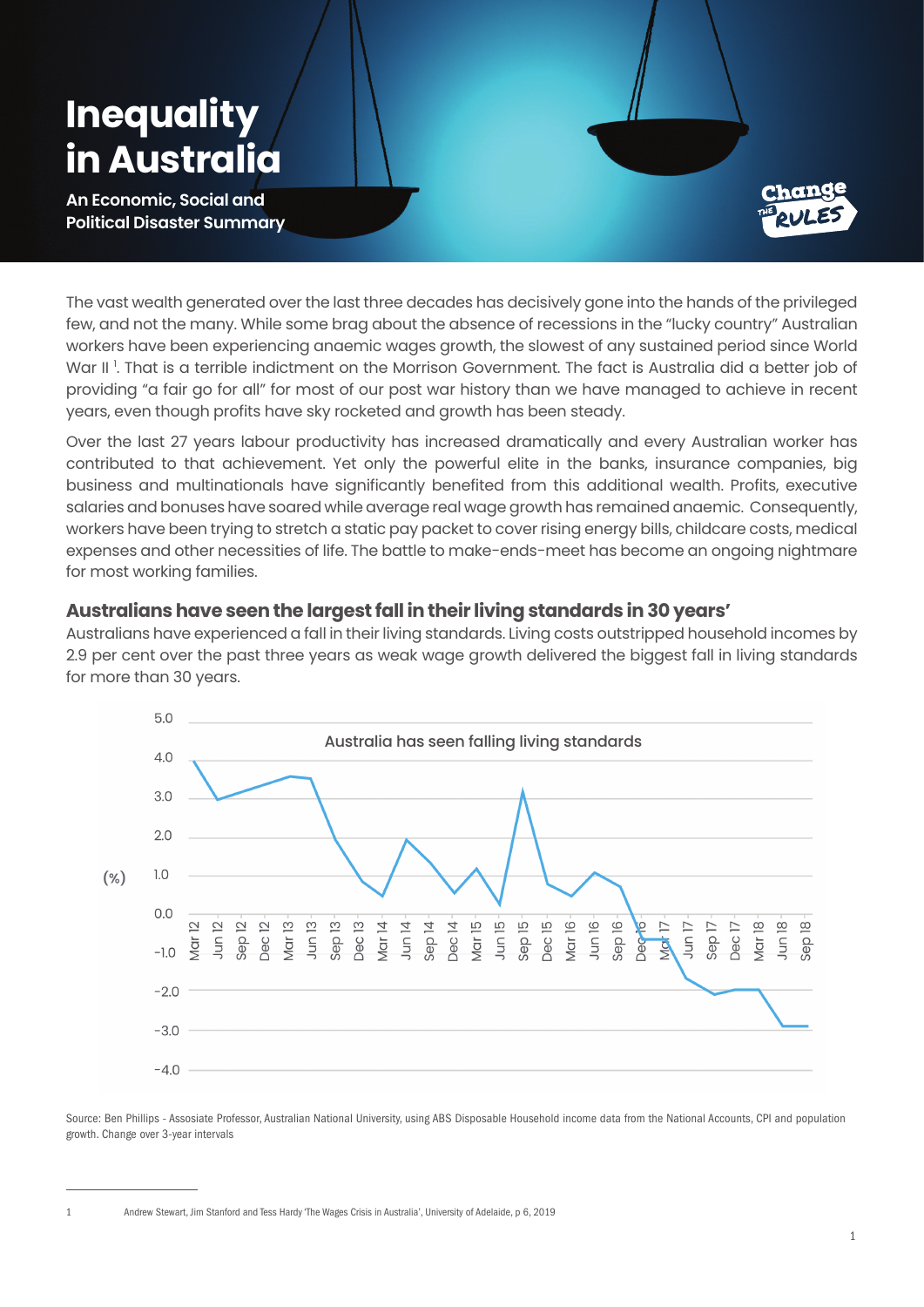Australia is currently facing an 'incomes recession' The fall in living standards in the past three years was greater than during the last recession in 1991-92.



Australia has seen the biggest fall in living standards in 30 years and is now experiencing an 'incomes recession'

Source: Ben Phillips - Assosiate Professor, Australian National University, using ABS Disposable Household income data from the National Accounts, CPI and population growth. Change over 3-year intervals

#### **The Morrison Government has denied inequality is a problem**

Josh Frydenberg has said Australia needs "not to redistribute the pie but to grow the pie"\*. These arguments hinge on the assertion that high inequality is required to boost investment, growth and jobs. This is simplistic nonsense. The fact is that by sharing economic wealth more fairly we will accelerate economic growth. This is particularly true at a time when international demand is declining and on the domestic front people are starting to cut spending and investment.<sup>2</sup> A reduction in income and wealth inequality in Australia will maximize our economic growth potential over the next few years thereby providing scope to maintain high profit levels while ensuring better living standards for lower and middle income earners. The ACTU perspective on the relationship between inequality and growth is shared by the International Monetary Fund (IMF), World Bank and the OECD.



<sup>(</sup>SMH article, 'Treasurer Josh Frydenberg challenges Labor on inequality, lays out new economic focus' September 15, 2018)

<sup>2</sup> ABS Cat 8501.0 Retail Trade, Australia, December 2018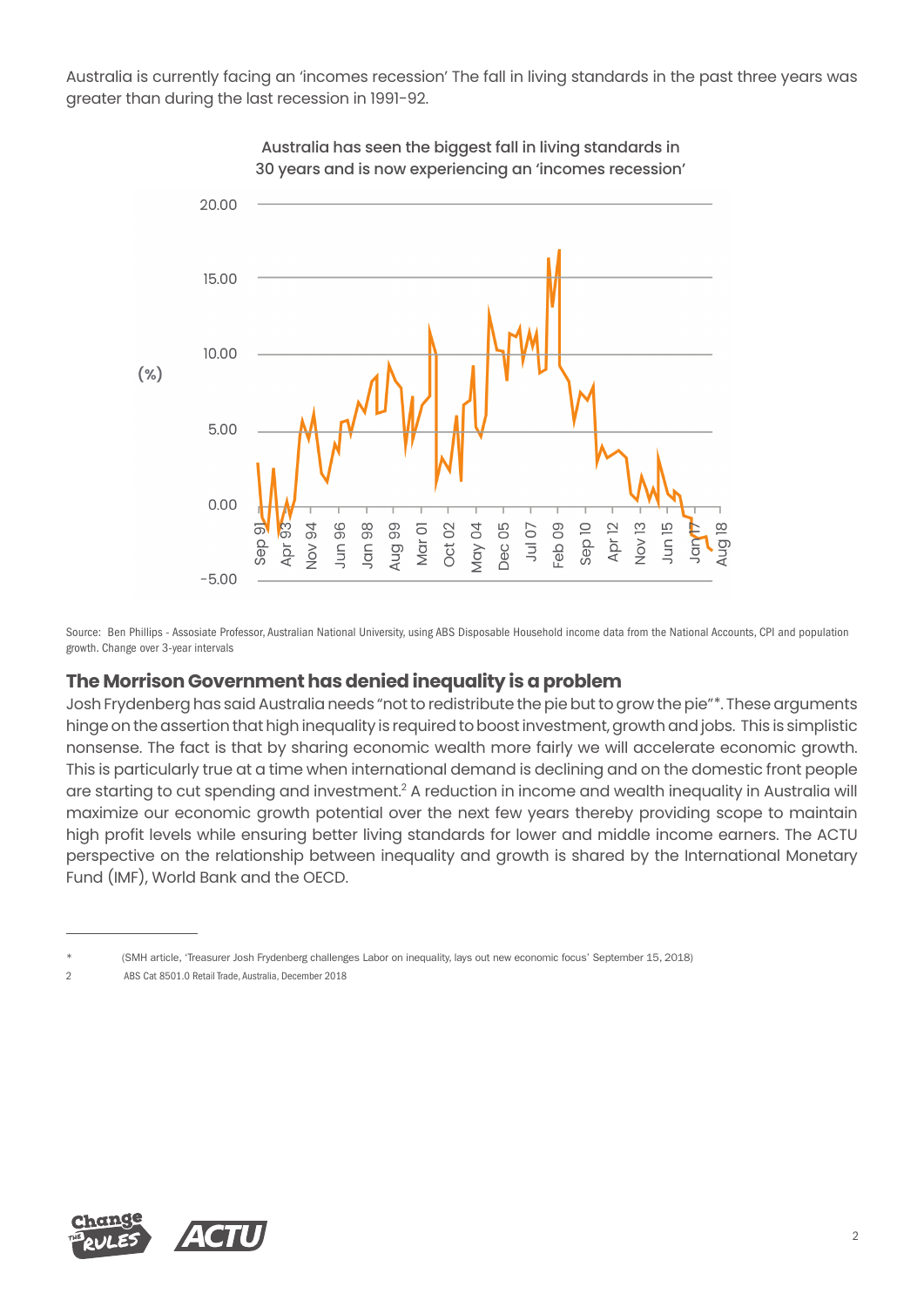## **What does the evidence show about inequality in Australia?**

There are a range of concepts and many statistical indicators that can be used to gauge inequality of income and wealth. Most of the literature and policy debates focus on inequality in: gross wages and salaries derived from employment; gross income regardless of source; net or disposable income which takes into account taxes and government cash transfers; net income adjusted to reflect the impact on household consumption of government services like education and health that are provide free or are subsidised; wealth inequality; and finally the inequality between the share of national outgoing to labour in the form of wages and salaries and that going to capital through profits.

To get an accurate and comprehensive picture of how a country is managing inequality one needs to review a lengthy list of indicators and review long term trends. This is explored more thoroughly in the full report:

- **Wage inequality:** In recent years average real wage growth in Australia has stalled and most workers have not received the benefits they should have enjoyed from productivity improvements. However this wage crisis has not been uniform across the labour market. In general workers on high wages have enjoyed substantially greater percentage increases in their real wages compared to those in the middle and bottom of the wage spectrum. This is reflected in a decoupling between median wage growth, that is the growth in wages applying to the person at the mid-point of the wage spectrum and average wage growth. Consequently wage inequality has expanded significantly.
- **Income inequality:** new ABS data indicates that those in highest quintile (top 20%) of the income distribution receive nearly half of total "market" or "gross" income in Australia. To be precise this elite group accrued 47.5 % of all pre-tax and transfer income in 2017/18 $^{\rm 3}.$
- **Wealth inequality:** It is common among the wealthy elite in Australia to have a multi-million dollar home, several investment properties, and a large portfolio of shares, bonds and other assets. Over 60% of all net worth in Australia is held by those in the highest wealth quintile while those in the bottom quintile hold just 1% of net wealth $^4$ .
- **Inequality between capital and labour:** Labour's share of income is close to a 50 year low. The decline in the wage share in Australia is much greater than the OECD average and on par with the decline in the USA.
- **Occupational social mobility:** Despite all the rhetoric about Australia being a country in which everyone gets a "fair go" the evidence suggests otherwise. The children of families at the bottom of the income ladder have little chance of moving upward. Australia is the second worst country in the OECD in respect of occupational mobility. Almost half of children of manual workers remain manual workers themselves, and only 12% become managers. This compares to 37% and 24% respectively in the OECD.<sup>5</sup> The OECD has suggested that the low completion rate for VET certificates has played a role in Australia's low occupational mobility. The OECD has reported that taking into account earnings mobility from one generation to the next as well as the level of income inequality in Australia, it could take 4 generations of children born in a family at the bottom of the income distribution to reach the mean income.
- **Between 2016 and 2017, the number of Australian billionaires increased by over 20 % (from 34 to 43)**6. Scott Morrison says, "if you have a go, you will get a go". The truth is that working people have been "having a go" for decades and building the wealth of our nation. But they have not shared sufficiently in the rewards that stem from this increased productivity. For the last 30 years these rewards have been monopolised by a small elite of wealthy and powerful people. These trends are getting worse not better.
- **The average ASX200 company CEO in 2018 were paid the median yearly wage for a worker every 4.6 days**<sup>7</sup>

<sup>3</sup> Source: ABS Cat 5204.0.55.011 - Australian National Accounts: Distribution of Household Income, Consumption and Wealth, 2003-04 to 2017-18

<sup>4</sup> ibid

<sup>5</sup> Ibid

<sup>6</sup> Billionaires Report 2018: New visionaries and the Chinese Century, Summary table, slide 17,' UBS / PwC October 26, 2018.

<sup>7</sup> New ACTU calculation and 'CEO Pay in ASX200Companies' Australian Council of Superannuation Investors